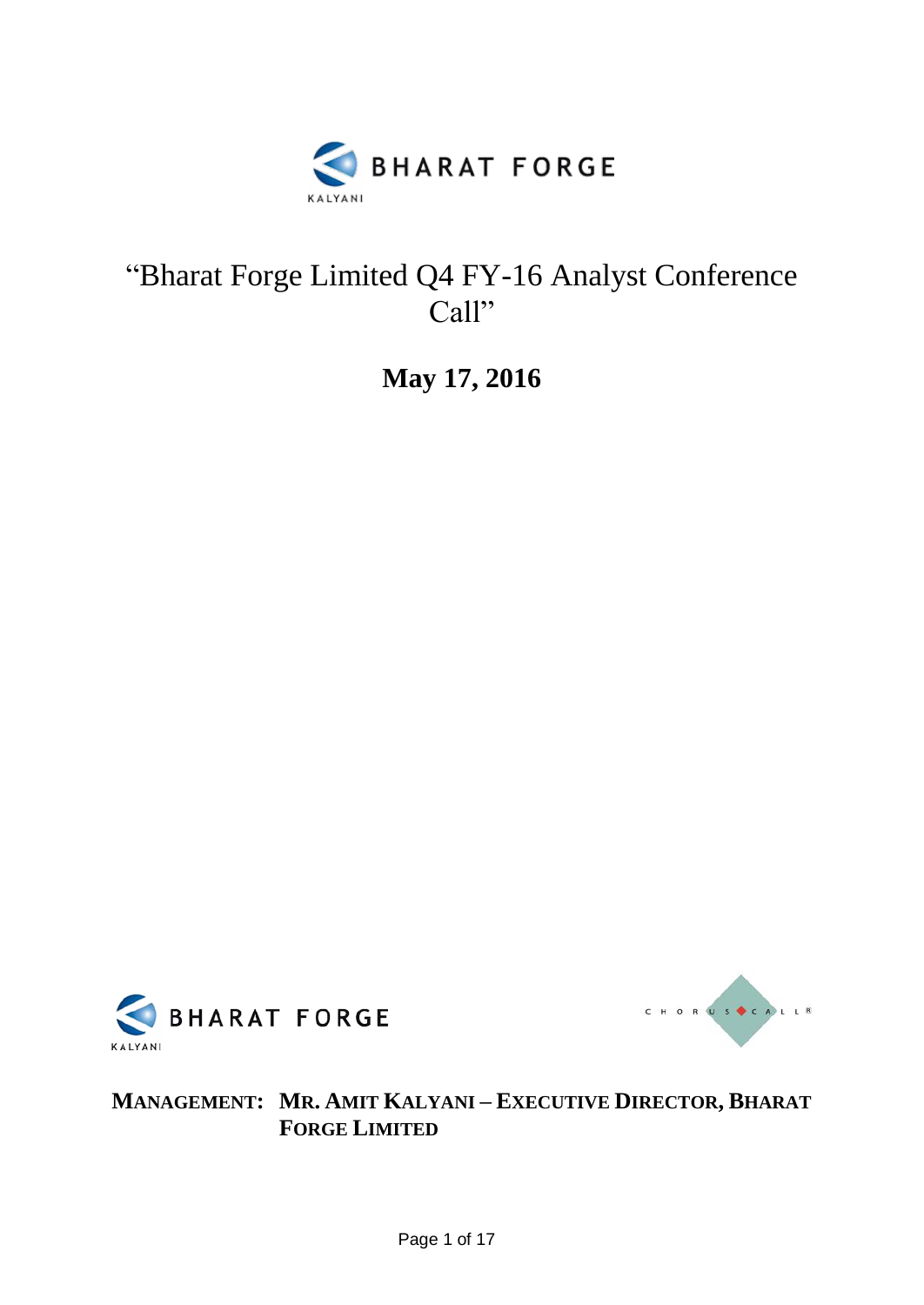

## *Bharat Forge Limited May 17, 2016*

**Moderator:** Ladies and gentlemen good day and welcome to Bharat Forge Limited Q4 FY16 Analyst Conference Call. As a reminder all participant lines will be in listen-only mode and there will be an opportunity for you to ask questions after the presentation concludes. Should you need assistance during the conference call, please signal an operator by pressing "\*" and then '0" on your touchtone phone. Please note this conference is being recorded. I now hand the conference over to Mr. Amit Kalyani of Bharat Forge Limited. Thank you and over to you sir.

**Amit Kalyani:** Good afternoon ladies and gentlemen and thank you for joining us on our post results conference call for FY16. I will just take you through a few highlights for the year and the quarter and then open up for Q&A. I think the quarter and the year were very challenging because of the headwinds from the global commodity price collapse and a slowdown in the North American truck market over the last 2-3 quarters which have affected export demand.

> Our exports as you remember over the last few years have grown very strongly on the backs of the oil and gas industry and the construction and mining industry that we have been associated with and also driven by the growth in the North American truck market over the last 1.5 years. Despite the challenges the company has maintained its EBITDA margins and achieved most of its strategic goals including that of doubling its passenger car exports, adding new customers in the automotive business, in the aerospace business and in the expanding our portfolio in rail and allied areas, also we are now getting closer towards becoming a net debt free company with a debt equity of 0.19.

> Over the last two years we have also been making a lot of initiatives in the Make in India program and expanding our penetration into the PSU markets in India especially those which are right for our kind of products which include mining, railways, power etc. and we are happy to report that just this quarter we have achieved 25% quarter-on-quarter growth there. So I think directionally and strategically we are heading in the right direction. There are certain macro issues that are definitely out of our control. But we are working very hard in business development, product development, R&D in order to expand our product portfolio, deepen our relationships with our customers and keep growing our business in spite of these times.

> Over the next 1.5 to 2 years we will see our business growing quite exponentially in the passenger car sector especially in the new product that we are developing. We will see our business grow exponentially in the aerospace sector, in the railway sector and in other Make in India sectors where we are focusing very heavily. Additionally, we will start seeing growth in a number of sectors where we have entered into for the first time such as driveline components for trucks and hybrid components for passenger cars as well. So I think these are the areas that will help us overcome the entire impact of this oil and gas and commodity related slowdown and get back to a strong growth path by 18-19.

> I don't want to go into too many numbers for you. I think you have all the numbers rather I"d like to get into the Q&A itself. I have with me our entire finance and investor relations team and I"d be happy to answer your questions along with my colleagues. Thank you.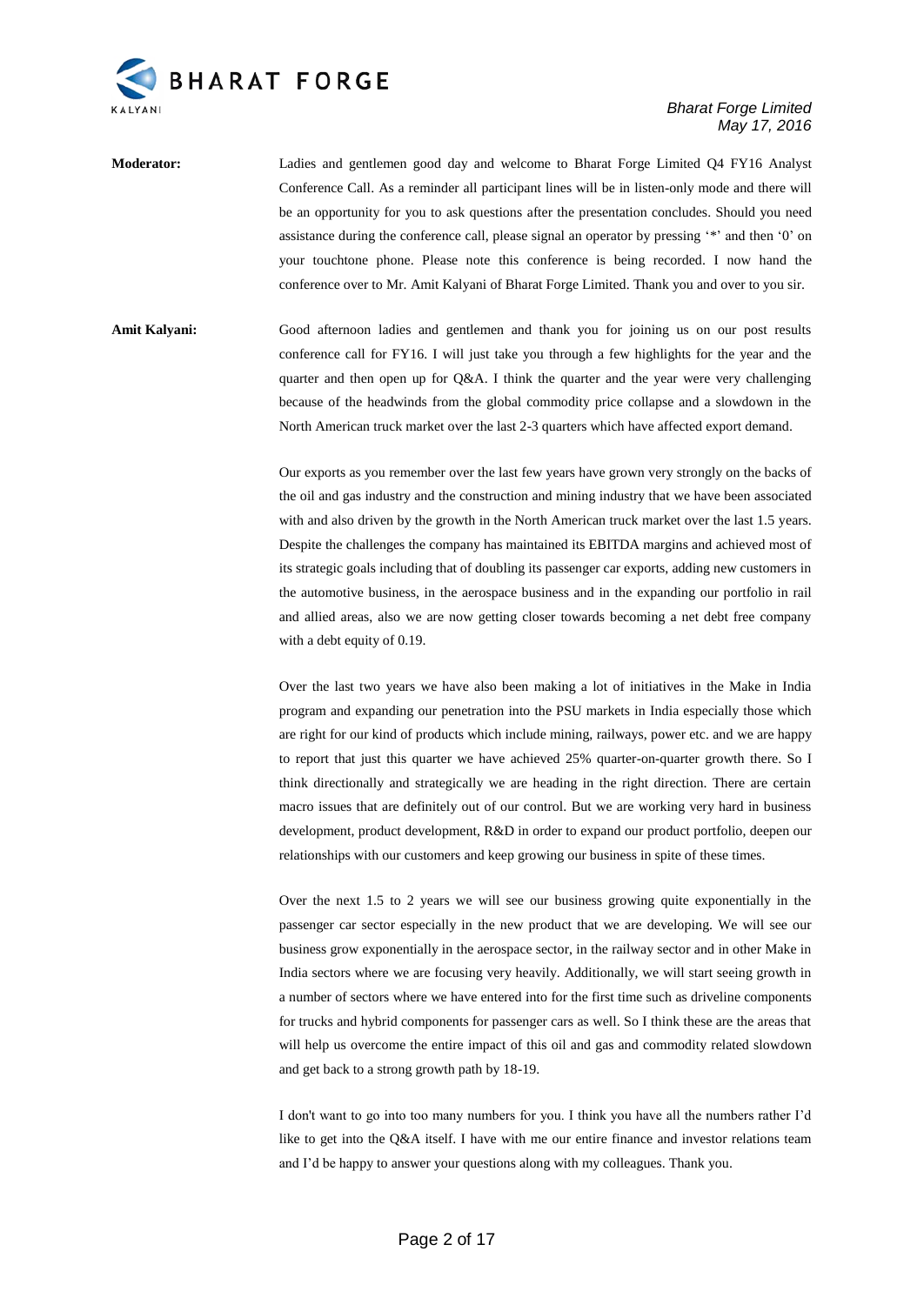

| <b>Moderator:</b>   | Thank you sir. Ladies and gentlemen we will now begin the question and answer session. We<br>have a first question from the line of Binay Singh from Morgan Stanley. Please go ahead.                                                                                                                                            |
|---------------------|----------------------------------------------------------------------------------------------------------------------------------------------------------------------------------------------------------------------------------------------------------------------------------------------------------------------------------|
| <b>Binay Singh:</b> | My question mainly on the non-auto side of the business, both on India as well as in exports.<br>Am I correct in understanding that you basically saying you've seen 25% jump in non-auto<br>domestic?                                                                                                                           |
| Amit Kalyani:       | Yes, quarter on quarter.                                                                                                                                                                                                                                                                                                         |
| <b>Binay Singh:</b> | Could you give us a little bit more breakup as to what drove that because now you're doing<br>almost like 160 crores or so? Similarly, on the international side in your press release you have<br>given a number that there has been a 40% decline in non-auto export, is that overall non-auto<br>exports or just oil and gas? |
| Amit Kalyani:       | Overall non-auto exports and largely oil and gas and then it was construction and mining.                                                                                                                                                                                                                                        |
| <b>Binay Singh:</b> | Because from around 1200 crores you have gone down to 760 crores so what is oil and gas<br>now for you?                                                                                                                                                                                                                          |
| Amit Kalyani:       | Oil and gas is 9% right now of sales.                                                                                                                                                                                                                                                                                            |
| <b>Binay Singh:</b> | Of overall sales?                                                                                                                                                                                                                                                                                                                |
| Amit Kalyani:       | Yes.                                                                                                                                                                                                                                                                                                                             |
| <b>Binay Singh:</b> | What are the other key segments in that?                                                                                                                                                                                                                                                                                         |
| Amit Kalyani:       | Engines which are used in mining and construction equipment and components that go into<br>mining and construction equipment and power generation equipment. Again it's largely<br>associated with those industries; customers would be companies like Caterpillar etc.                                                          |
| <b>Binay Singh:</b> | Could you take us through for example you can start with the domestic bit, what really drew<br>this 25% jump? In FY17 more so like all these new projects that you are talking about railways<br>and Make in India and aviation, what contribution could they do?                                                                |
| Amit Kalyani:       | We have mentioned that each vertical we want to take to 100 million and I'm very confident<br>that we have visibility of getting to 100 million by 2020. That's basically going into launching<br>products, getting them validated and then growing the value and the value add.                                                 |
| <b>Binay Singh:</b> | What really drove your 25% jump this quarter? Was it seasonality or you started delivering on<br>some new                                                                                                                                                                                                                        |
| Amit Kalyani:       | It was the combination of factors, this Make in India there, mining related sectors where we<br>have started supplying components and then diesel genets which market also has improved                                                                                                                                          |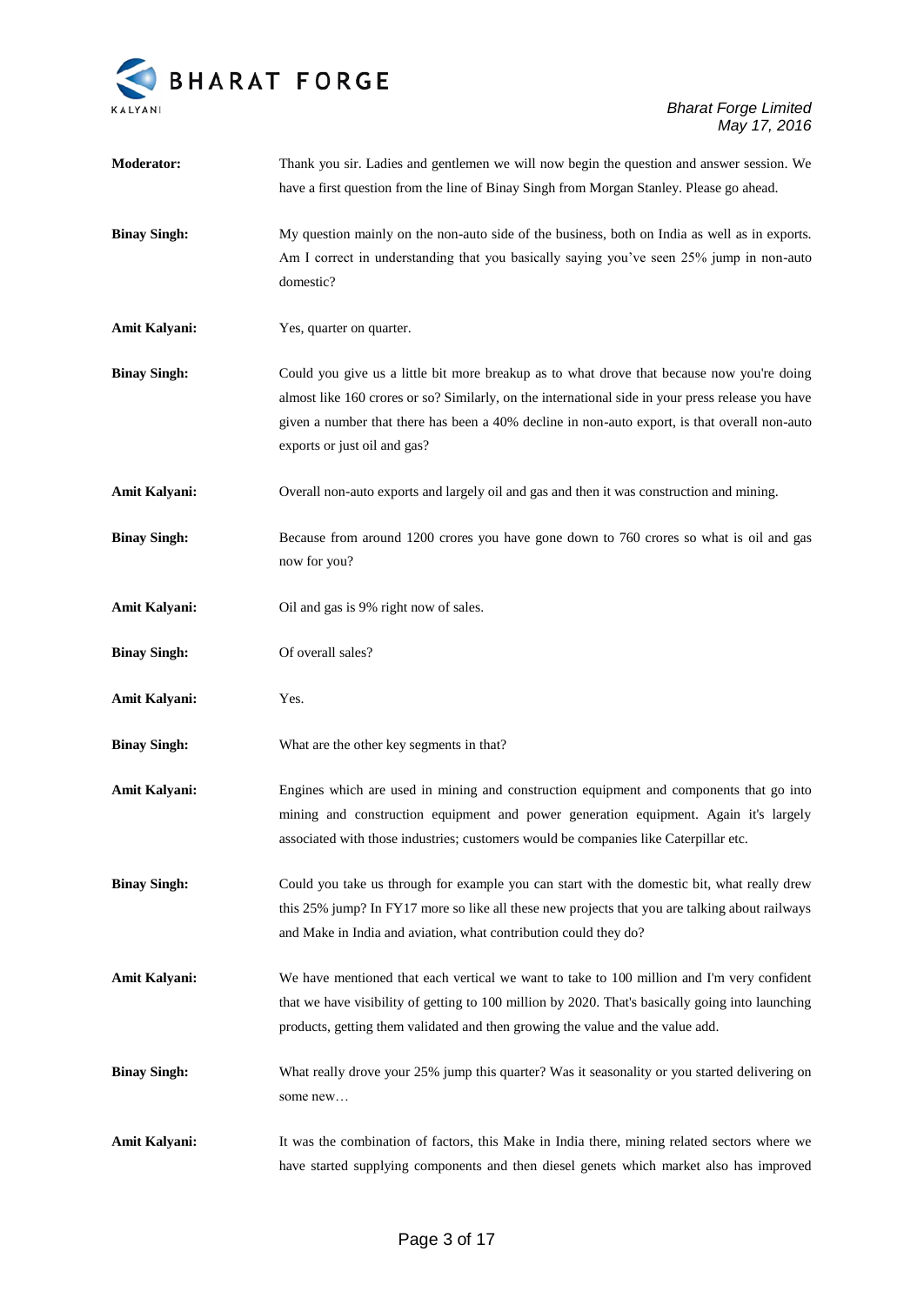

suddenly because of the heat wave etc., so combination of factors. We have started getting orders from the PSUs where we have been working on the Make in India front.

- **Binay Singh:** How do you see the domestic and export non-auto in the coming year?
- **Amit Kalyani:** I see our domestic non-auto growing quite strong while export non-auto will witness degrowth but will see new sectors growing.
- **Binay Singh:** Which is the aviation mainly over there?
- Amit Kalyani: No, is going to be aerospace, rail, lot of new renewable energy components that we are now getting into. So we are seeing a lot of traction in those areas.
- **Binay Singh:** Would you relook at your guidance for FY18, any change on that?
- **Amit Kalyani:** Let a few quarters ago by then we will see. Our endeavor is still to try and achieve the most that we can do but it's definitely a challenging environment.
- **Moderator:** Thank you Mr. Singh. We have a next question from the line of Kapil Singh from Nomura Securities. Please go ahead.
- **Kapil Singh:** We saw very strong cost management during the quarter, manufacturing expenses which saw declined quarter-on-quarter with revenues around same level. So if you can just throw some light and help us understand that.
- **Amit Kalyani:** We have been focusing on cost management but there is also some amount of inventory effect in this.
- **Kapil Singh:** How much is that?
- **Amit Kalyani:** We have also reduced our subcontract expenses. When our exports are above certain amount we need to do some subcontracting. We have stopped doing that and we are doing all our work in-house now. We have got a reduction in energy as well. We"ve basically worked on all areas.
- **Kapil Singh:** How much is the inventory effect in this?
- **Amit Kalyani:** Maybe in 0.5% at best.
- **Kapil Singh:** So this is largely sustainable kind of cost reduction.
- Amit Kalyani: Based on the product mix, yes, also depends on product mix.
- **Kapil Singh:** Some color on how much was the CAPEX that we had for FY 16 and what kind of numbers should we expect for FY17, both for standalone as well as consolidated basis?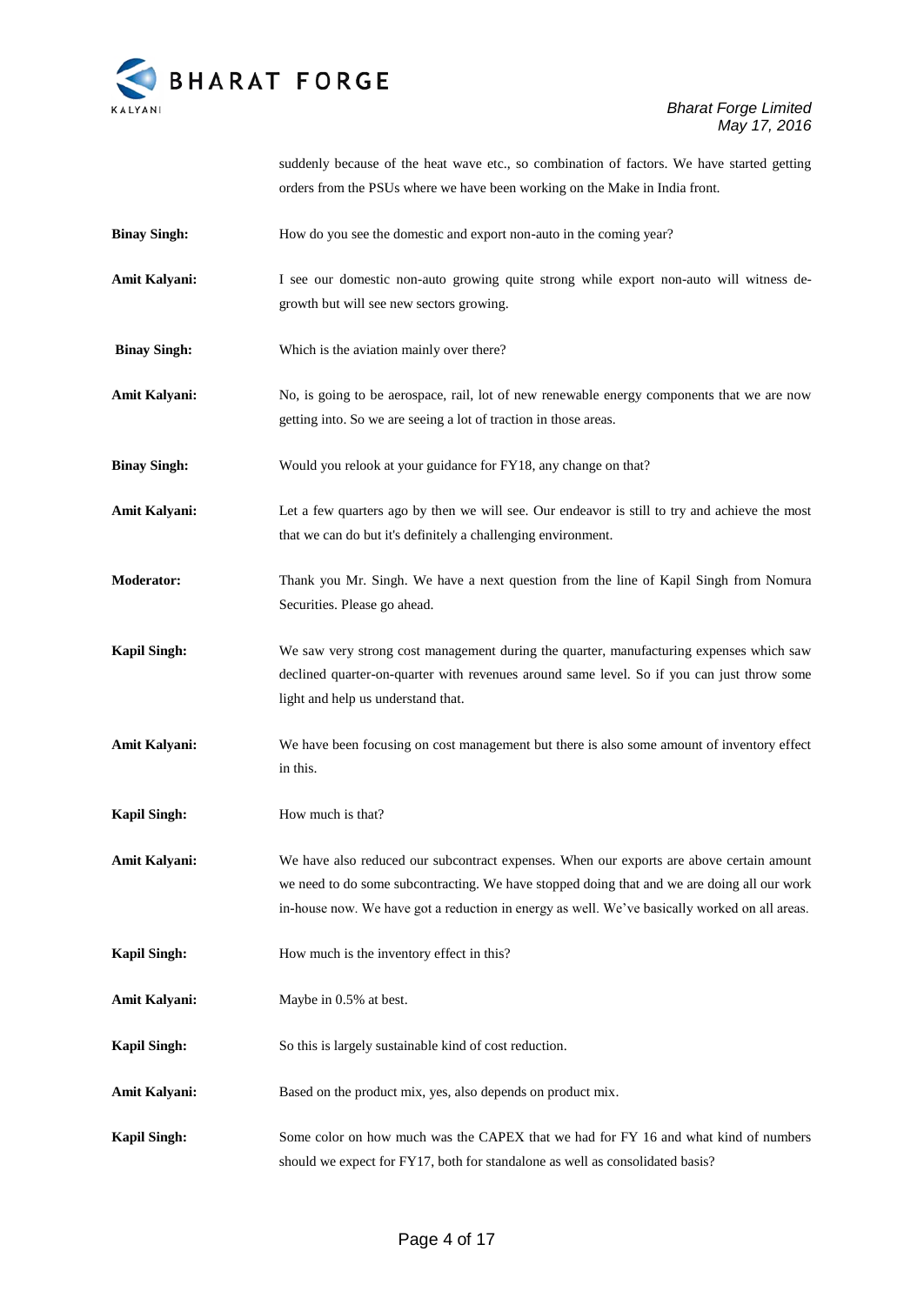

| Amit Kalyani:            | Standalone was 550 crores and next year we expect the CAPEX of somewhere in the region of<br>between 200 to 250 crores.                                                                                                                     |
|--------------------------|---------------------------------------------------------------------------------------------------------------------------------------------------------------------------------------------------------------------------------------------|
| <b>Kapil Singh:</b>      | And on consol?                                                                                                                                                                                                                              |
| Amit Kalyani:            | Consol including our Alstom/GE Joint Venture, it was 1000 crores.                                                                                                                                                                           |
| <b>Kapil Singh:</b>      | What is the outlook there?                                                                                                                                                                                                                  |
| Amit Kalyani:            | No there is no more CAPEX.                                                                                                                                                                                                                  |
| <b>Kapil Singh:</b>      | But any maintenance CAPEX we expect in European subsidiary?                                                                                                                                                                                 |
| Amit Kalyani:            | Hardly anything, maybe 3-4 million that's all.                                                                                                                                                                                              |
| <b>Kapil Singh:</b>      | This year this 550 crores in the standalone was spent on which segment?                                                                                                                                                                     |
| Amit Kalyani:            | Machining, passenger car and R&D and few others.                                                                                                                                                                                            |
| <b>Kapil Singh:</b>      | Where is the utilization standing today in Q4?                                                                                                                                                                                              |
| <b>Amit Kalyani:</b>     | About 72%.                                                                                                                                                                                                                                  |
| <b>Kapil Singh:</b>      | What is the peak utilization we can achieve, can it cross 90%?                                                                                                                                                                              |
| <b>Amit Kalyani:</b>     | Easily, in last year Q4 we were at 85%, everything that we have done now we can substantially<br>increase our CAPEX.                                                                                                                        |
| <b>Kapil Singh:</b>      | Just wanted to check on we have talked about segments like aerospace and railway touching<br>\$100 million, where do they stand currently in terms of contribution?                                                                         |
| Amit Kalyani:            | Aerospace is very small; it's in few million dollars right now. Railways would be somewhere<br>in the region of 5 to 10 million but these are all poised for a very strong growth because we<br>have now got approvals on various programs. |
| <b>Kapil Singh:</b>      | When does the ramp up really happen based on the order book that you may have?                                                                                                                                                              |
| <b>Amit Kalyani:</b>     | The ramp up starts from this year and will accelerate next year and in aerospace also it will be<br>next year and year after next.                                                                                                          |
| <b>Moderator:</b>        | Thank you Mr. Singh. We have a next question from the line of Basudeb Banerjee from<br>Antique stock Broking. Please go ahead.                                                                                                              |
| <b>Basudeb Banerjee:</b> | If we see broadly despite all these adversities, you have broadly maintained your quarterly<br>tonnage around 51,000-52,000 ton per quarter. But this quarter we again saw a further sharp                                                  |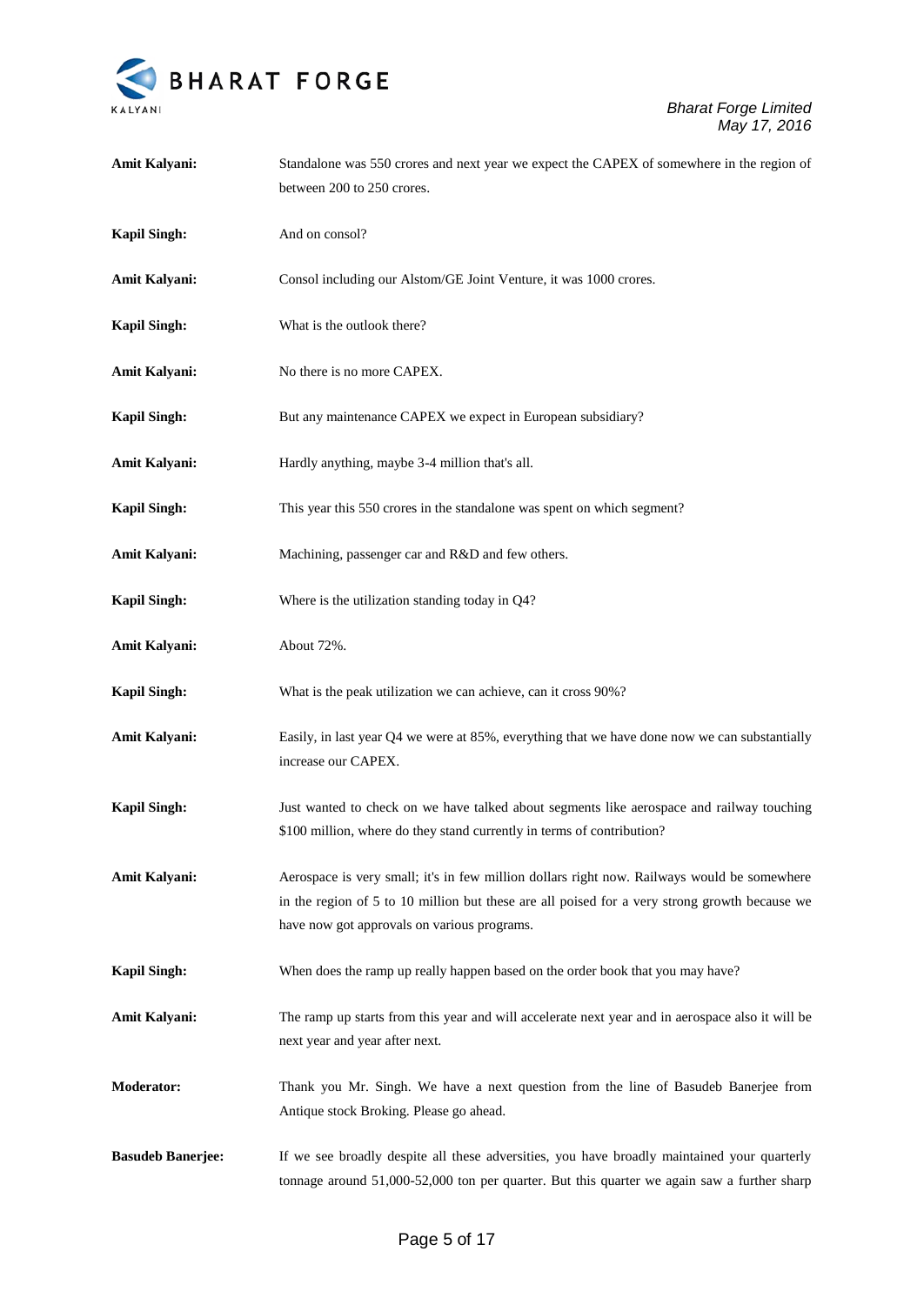

decline of around 7% in realizable value on a sequential basis and a subsequent impact on the gross profit per ton which is almost at a two-year low. So this because of any major shift in mix or any increase in discounts in US market?

- **Amit Kalyani:** No, it is because of product mix change. Because of the reduction in high-value machine components and increase of more non-machine components and reduction of steel prices which have pass through.
- **Basudeb Banerjee:** Broadly looking at the steel price movement over last couple of months one can expect that the metal deflation is broadly over for the time being?
- **Management:** Yes, it's basically tracking the metal index.
- **Basudeb Banerjee:** If I see your consolidated balance sheet, your inventory, receivable days both have increased substantially around here, so any thought on that?
- Amit Kalyani: Because of destocking. We maintain inventories near our customers based on the certain offtake rate when an off-take rate reduces substantially then the number of days go up.
- **Basudeb Banerjee:** And the corresponding impact on the receivable days?
- **Amit Kalyani:** On receivables, same thing.
- **Basudeb Banerjee:** As you are highlighting you are entering to pass-car forging and transmission system forging and as per the press release, pass-car forging revenue is still broadly flattish on a sequential basis. So how to look at that down the line, whether these two segments will be good enough to balance your volume impact because of….
- **Amit Kalyani:** We will start seeing impact of that more from next year.
- **Basudeb Banerjee:** So pass one should not expect much in FY17 there is a broader outlook?
- Amit Kalyani: Passenger car you will see growth in '17 and further acceleration from '18.
- **Basudeb Banerjee:** But will that the substantial enough to mitigate the impact of this continued US Class-8 and shell gas?
- Amit Kalyani: No, obviously not.
- **Moderator:** Thank you Mr. Banerjee. We have a next question from the line of Amyn Pirani from Deutsche Bank. Please go ahead.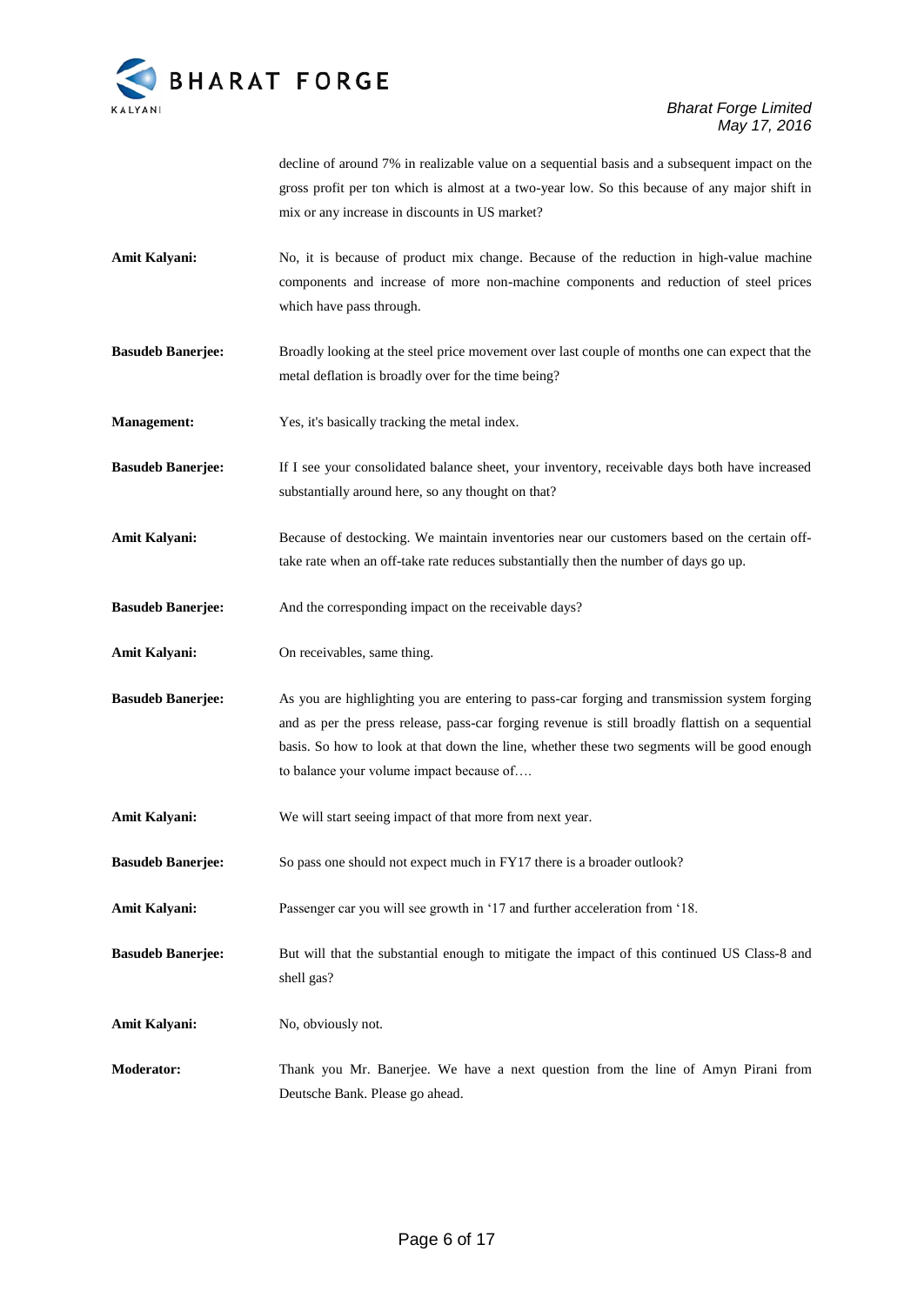

## *Bharat Forge Limited May 17, 2016*

| <b>Amyn Pirani:</b>  | My question was on the US truck market. Are you seeing any stabilization in the market or in<br>the destocking or do you think that this would continue for 2 to 3 more quarters based on<br>whatever you are hearing?                                                                                                                                                                      |
|----------------------|---------------------------------------------------------------------------------------------------------------------------------------------------------------------------------------------------------------------------------------------------------------------------------------------------------------------------------------------------------------------------------------------|
| <b>Amit Kalyani:</b> | The destocking will continue for maybe a quarter or a little more than that. But the reduction in<br>orders has stopped.                                                                                                                                                                                                                                                                    |
| <b>Amyn Pirani:</b>  | So the orders are now stabilizing more or less?                                                                                                                                                                                                                                                                                                                                             |
| <b>Amit Kalyani:</b> | Orders are stabilizing and the production will now I mean our shipments will get align to the<br>production numbers when the destocking is over which we expect will take maybe 1 to 2 more<br>quarters, little more than one more quarter.                                                                                                                                                 |
| <b>Amyn Pirani:</b>  | And the oil prices have also risen from the lows and stabilized now, are you seeing any initial<br>signs of any recovery in an order is there or still remains weak?                                                                                                                                                                                                                        |
| <b>Amit Kalyani:</b> | It's been like 3-4 days. I don't think 3-4 days is going to move the world in that area. But<br>obviously anything positive is a positive sign but right now that hasn't hadthat's not moved<br>to the needle yet.                                                                                                                                                                          |
| <b>Moderator:</b>    | Thank you Mr. Pirani. We have a next question from the line of Sonal Gupta from UBS<br>Securities. Please go ahead.                                                                                                                                                                                                                                                                         |
| <b>Sonal Gupta:</b>  | Continuing on this oil and gas side, how much of your portfolio is really related to—I guess it's<br>primarily on the shell gas side as of now-is related to production versus exploration and any<br>sense you could give on that                                                                                                                                                          |
| <b>Amit Kalyani:</b> | On shell gas, it's largely exploration and then the same thing we had used in production so it's<br>very difficult to differentiate that because a rig what is used for exploration is also used for<br>production. It's not like a deep sea rig or like a land rig we are one rig does production I mean<br>does exploration and then you cap a well and it moves into a transitory phase. |
| <b>Sonal Gupta:</b>  | To that extent the given that the rig count has continued to come off and clearly the oil prices,<br>they have rebounded may not be enough for the shell gas guys to start further exploration. Do<br>we see continue to anticipate a further decline in terms of run rate on the oil and gas side?                                                                                         |
| <b>Amit Kalyani:</b> | I don't think we anticipated decline anymore, I think we leveled off and now we are starting to<br>develop new product and hopefully it should start gaining a little bit of business back.                                                                                                                                                                                                 |
| <b>Sonal Gupta:</b>  | My understanding is this 9% number has been there for last few quarters, so basically not<br>really seeing any further deterioration on the oil and gas, on a sequential basis?                                                                                                                                                                                                             |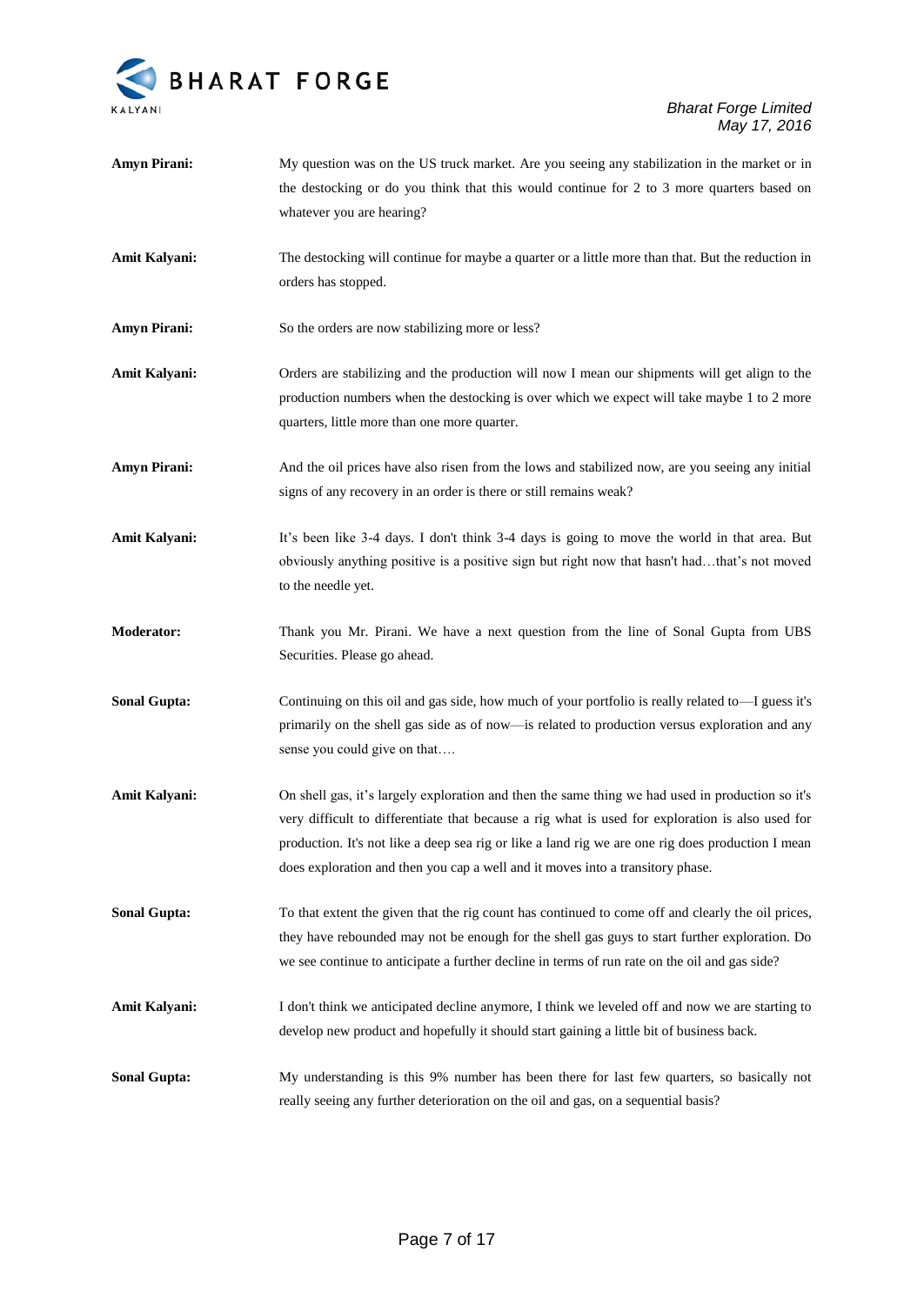

| Amit Kalyani:        | There is again some amount of destocking here also taking place. It will come down a little bit                                                                                                                                                                                                             |
|----------------------|-------------------------------------------------------------------------------------------------------------------------------------------------------------------------------------------------------------------------------------------------------------------------------------------------------------|
|                      | because that 9% number was for a whole year. It wasn't the quarterly number but on a                                                                                                                                                                                                                        |
|                      | quarterly basis it will be lower and on a yearly basis it will be maybe in the 5% or 6% range.                                                                                                                                                                                                              |
| <b>Sonal Gupta:</b>  | You think for the Q4?                                                                                                                                                                                                                                                                                       |
| <b>Amit Kalyani:</b> | For the whole year.                                                                                                                                                                                                                                                                                         |
| <b>Sonal Gupta:</b>  | For next year, is it?                                                                                                                                                                                                                                                                                       |
| <b>Amit Kalyani:</b> | Yes.                                                                                                                                                                                                                                                                                                        |
| <b>Sonal Gupta:</b>  | I'm just trying to understand do we see some improvement or do you think that given where<br>and how things are happening on the shell side and a lot of companies are filing for<br>bankruptcies, this number actually goes down further is what I understand.                                             |
| Amit Kalyani:        | I really don't know because we are not getting any kind of longer-term picture. All we are<br>getting is a monthly picture.                                                                                                                                                                                 |
| <b>Sonal Gupta:</b>  | In terms of again on the run rate side where you seeing the destocking will continue in the US<br>trucks, at a quarterly level do you think that you're already in line with the numbers or do you<br>think still further decline which is going to happen on a sequential basis?                           |
| Amit Kalyani:        | Little more decline in this quarter that we are currently in but hopefully in the next month or<br>two we should start stabilizing and hence starting to improve again. I have to caveat that<br>because while there is a decline in North America there is an increase in India and increase in<br>Europe. |
| <b>Sonal Gupta:</b>  | On India as well what is the sense that we have for FY17 in terms of both industrial as well as<br>auto side growth?                                                                                                                                                                                        |
| <b>Amit Kalyani:</b> | The truck side, we anticipate a number of somewhere in the region of 460,000 heavy trucks.<br>That is the number that industry volume we expect and on the industrial side we also anticipate<br>a growth about $(+)$ 20%.                                                                                  |
| <b>Sonal Gupta:</b>  | Because industrial has been a bit of a disappointment, so are you seeing now the orders coming<br>through?                                                                                                                                                                                                  |
| <b>Amit Kalyani:</b> | Yes absolutely.                                                                                                                                                                                                                                                                                             |
| <b>Sonal Gupta:</b>  | Because I think for this year it would have been flat in India on the industrial side.                                                                                                                                                                                                                      |
| Amit Kalyani:        | It was flat, you are right.                                                                                                                                                                                                                                                                                 |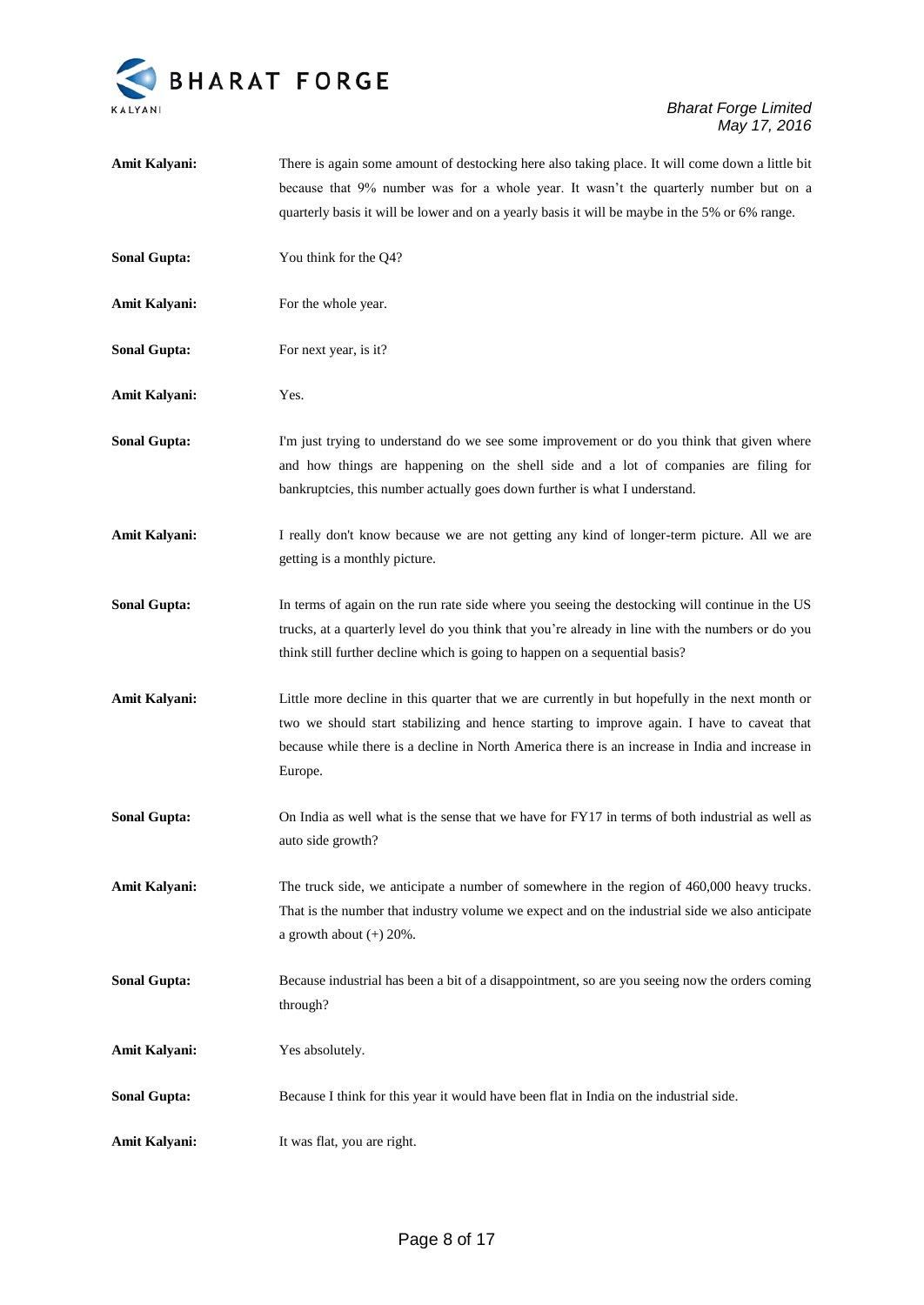

| <b>Sonal Gupta:</b>   | Do you see now in terms of order visibility is there and that's why you are expecting a 20%<br>growth?                                                                                                                                                                                                                                          |
|-----------------------|-------------------------------------------------------------------------------------------------------------------------------------------------------------------------------------------------------------------------------------------------------------------------------------------------------------------------------------------------|
| Amit Kalyani:         | Yes, we have got lot of new business in certain new sectors which will give us more than that<br>kind of growth.                                                                                                                                                                                                                                |
| <b>Moderator:</b>     | Thank you Mr. Gupta. We have a next question from the line of Puneet Gulati from HSBC.<br>Please go ahead.                                                                                                                                                                                                                                      |
| <b>Puneet Gulati:</b> | First of all, on the passenger car business, you've pretty much doubled last year and this year<br>itself. Do you expect a similar growth for FY17 as well? Is there a room to double again?                                                                                                                                                    |
| Amit Kalyani:         | No I don't think we will double but we will have a strong double-digit growth.                                                                                                                                                                                                                                                                  |
| <b>Puneet Gulati:</b> | On the non-auto export side, you have guided that there is a potential for a double digit growth.<br>Aerospace and railways you gave some sense of numbers opening with few million, what<br>really is driving this double-digit growth on the non-auto export side?                                                                            |
| Amit Kalyani:         | There are certain sectors where there are common suppliers between oil and gas and other<br>sectors where the supply base has also got very badly affected. In fact, probably gone into<br>bankruptcy or shut down, so there are some areas where we are getting business in new areas<br>where their existing supply bases are being affected. |
| <b>Puneet Gulati:</b> | So it again relates to oil and gas?                                                                                                                                                                                                                                                                                                             |
| Amit Kalyani:         | Variety of industries, it could be oil and gas, it could be Marine, people who do shipbuilding<br>and supply to that sector for example which has been very badly affected by oil and gas. I have<br>seen some lay-offs and closures, so we are trying to fill up the space of any area where as we<br>have opportunity.                        |
| <b>Puneet Gulati:</b> | So ship building, marine is one, any other                                                                                                                                                                                                                                                                                                      |
| Amit Kalyani:         | No, I'm talking about shipbuilding and marine companies that are suppliers to that and also<br>supplies to other industries. There is no demand in shipbuilding and marine so those<br>companies which are predominantly dependent on those industries have gone bankrupt or<br>failure, like capacity is been taking out.                      |
| <b>Puneet Gulati:</b> | Any sector that you would like to identify there?                                                                                                                                                                                                                                                                                               |
| Amit Kalyani:         | Energy sector is one, rail is the other.                                                                                                                                                                                                                                                                                                        |
| <b>Puneet Gulati:</b> | But rail you said just about 5 million odd right now, so will it grow high double-digit?                                                                                                                                                                                                                                                        |
| Amit Kalyani:         | Yes, tractor market and the agri market is growing.                                                                                                                                                                                                                                                                                             |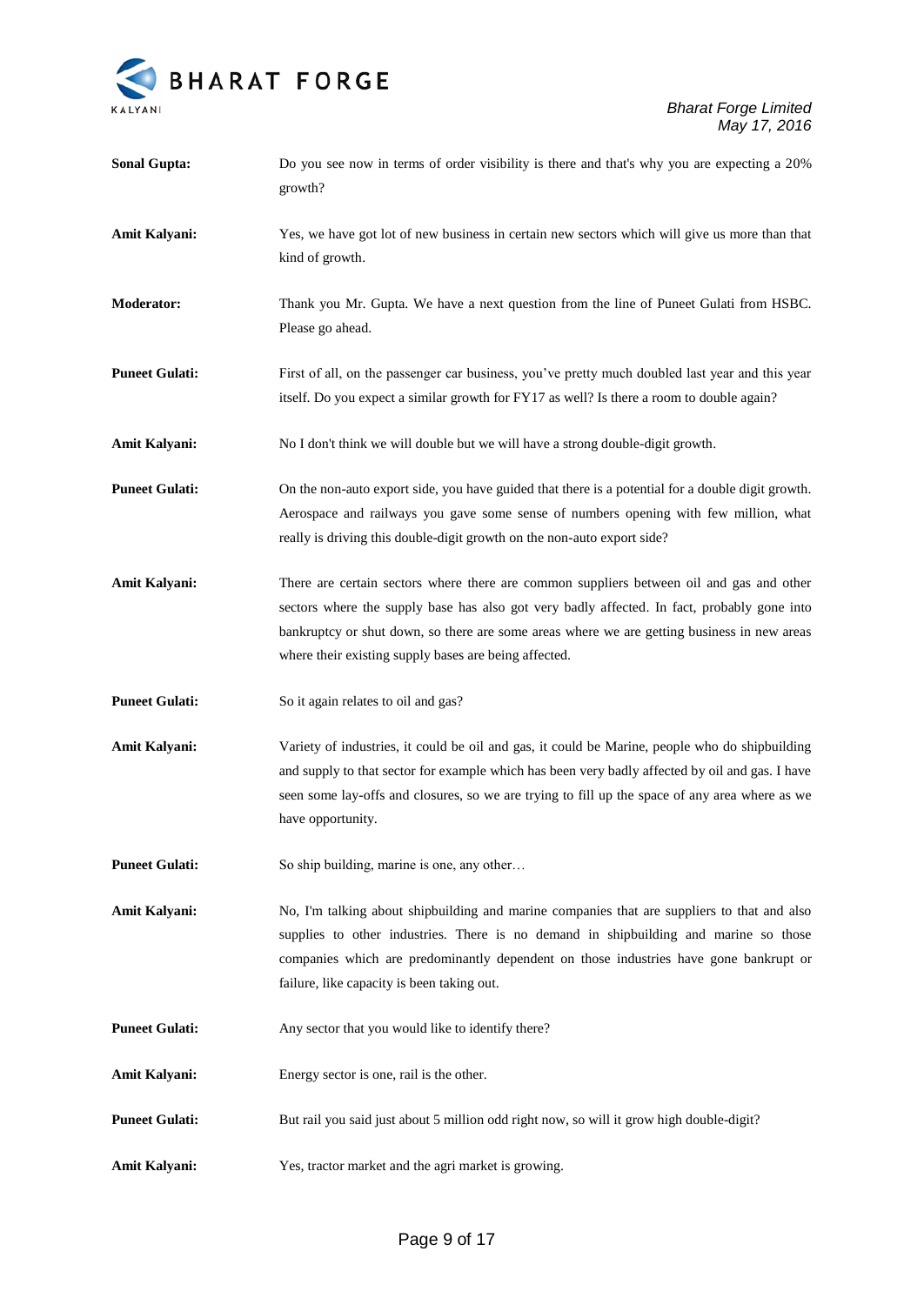

| <b>Moderator:</b>    | Thank you Mr. Gulati. We have a next question from the line of Ambrish Mishra from JM<br>Financial. Please go ahead.                                                                                                                                                                                                                                                                                                                          |
|----------------------|-----------------------------------------------------------------------------------------------------------------------------------------------------------------------------------------------------------------------------------------------------------------------------------------------------------------------------------------------------------------------------------------------------------------------------------------------|
| Ambrish Mishra:      | Can you please update us on the aluminum forging as to what's happening there with respect<br>to the large order that we talked about couple of quarters back? Second question was related to<br>CAPEX because if I go back to our third quarter conference call, we talked about something<br>like standalone CAPEX of 6 billion over two years. I don't know if I'm correct we talked about<br>standalone CAPEX of 5-5.5 billion this year? |
| <b>Management:</b>   | Yes, some of the CAPEX that is spent this year is also spend from previous year's carry<br>forward. Our original plan was 1000 crores over three years which we then reduced to 600<br>crores.                                                                                                                                                                                                                                                |
| Ambrish Mishra:      | The first question regarding to aluminum forging order that we had, if I'm not wrong about<br>\$250 million over a couple of years. If you can just update us on what's happening and what's<br>the kind of number we can expect in FY17-18.                                                                                                                                                                                                  |
| Amit Kalyani:        | The 250 million was over a period of the platform life which was about 8 to 10 years. The<br>ramp-up is on schedule and we are expecting a full ramp-up by CY18 which will be about $\epsilon$ 30-<br>35 million at peak level. So that is progressing as per plan.                                                                                                                                                                           |
| Ambrish Mishra:      | So we can expect about $\epsilon$ 30- $\epsilon$ 35 million revenue over the next 2 to 3 years?                                                                                                                                                                                                                                                                                                                                               |
| Amit Kalyani:        | Not incremental because there is already some ramp-up happening in current year.                                                                                                                                                                                                                                                                                                                                                              |
| <b>Moderator:</b>    | Thank you Mr. Mishra. We have a next question from the line of Pramod Amte from CIMB.<br>Please go ahead.                                                                                                                                                                                                                                                                                                                                     |
| <b>Pramod Amte:</b>  | The CAPEX of 540 crores is a very lumpy one. The last time you have done such a big amount<br>was in 2009 which was almost like 450-460 crores. So what has changed, is it because the<br>rundown on the other programs was much sharper so you are trying to beef up some other new<br>programs or new orders wins? What has suddenly changed in the last six months to go for such<br>large CAPEX?                                          |
| <b>Amit Kalyani:</b> | One is that we have paid off some other CAPEX from previous year. Second is we have some<br>specific CAPEX which we are doing for R&D and pass-car related areas and some which we<br>are doing for future programs which we are now targeting and some corporate assets.                                                                                                                                                                     |
| <b>Pramod Amte:</b>  | Because it has a substantial bearing on your cash flows and also in terms of the debt projection<br>that's the reason why that question to be put across.                                                                                                                                                                                                                                                                                     |
| Amit Kalyani:        | Let me also answer that we have also done major maintenance because of our kind of<br>machinery if we get an opportunity where you can do major maintenance, we have also taken                                                                                                                                                                                                                                                               |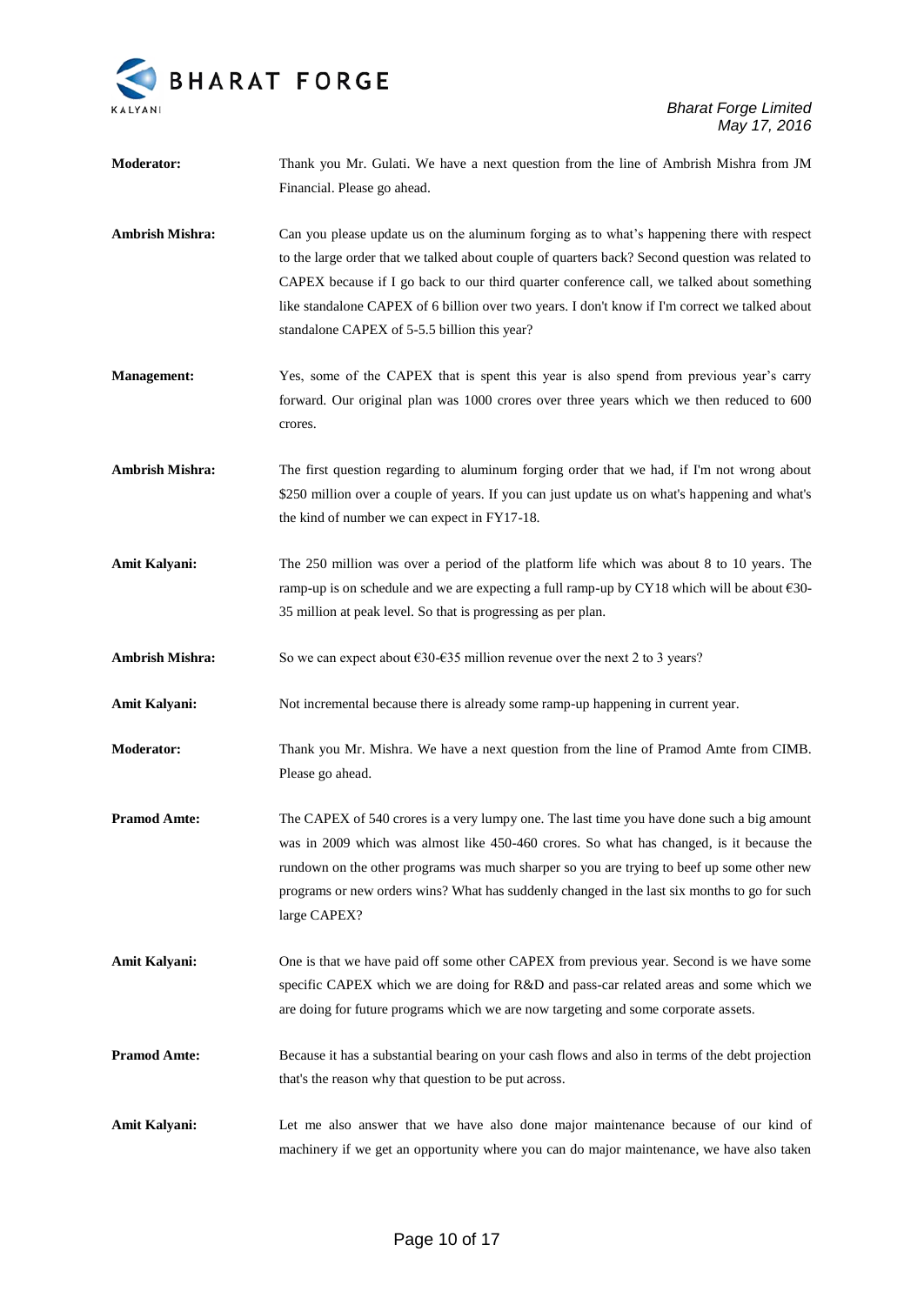

that opportunity to do that on our large presses. We are also building a R&D facility and a new admin facility.

- **Pramod Amte:** With regard to the Class 8, do you think the worst of the rundown is through at least for CY17 per se, you see flattening to a growth trend to come back for the North American markets or it will sustain 2-3 years of a down cycle?
- **Amit Kalyani:** In the Class 8?
- **Pramod Amte:** Yes.
- Amit Kalyani: Class 8 the 240,000 numbers that prediction is, is a pretty healthy number. I don't want to say what next year is going to look like because no one knows.

**Pramod Amte:** But is the structurally 2-3 years down trend or it's a one big lumpy down?

- **Amit Kalyani:** I really don't have a comment on that.
- **Pramod Amte:** With regard to the other wholly-owned subsidiary CDP and Imatra, what is the status in terms of profitability turnaround or reduction of fixed cost what to look forward going forward?
- **Management:** Kilsta was profitable for last year, in CDP we were having some one-off operational issues because of which it has incurred some losses but in current year again all the subsidiaries are now back on track and they are performing quite well. That is also evident from first quarter numbers.
- **Moderator:** Thank you Mr. Amte. We have a next question from the line of Jinesh Gandhi from Motilal Oswal Securities. Please go ahead.
- **Jinesh Gandhi:** Couple of bookkeeping questions, one is with respect to your non-auto exports for the full-year revenues were 1200 crores or 1322 crores as reported at the end of last year?
- Amit Kalyani: Non-auto exports for this year?
- **Jinesh Gandhi:** Yes, for this year and the quarter.
- Amit Kalyani: This year it was 870 crores.
- **Jinesh Gandhi:** And for the quarter?
- **Amit Kalyani:** 155.
- **Jinesh Gandhi:** And non-auto domestic for the full year you would be having that number as well.
- **Amit Kalyani:** It is about 650 crores.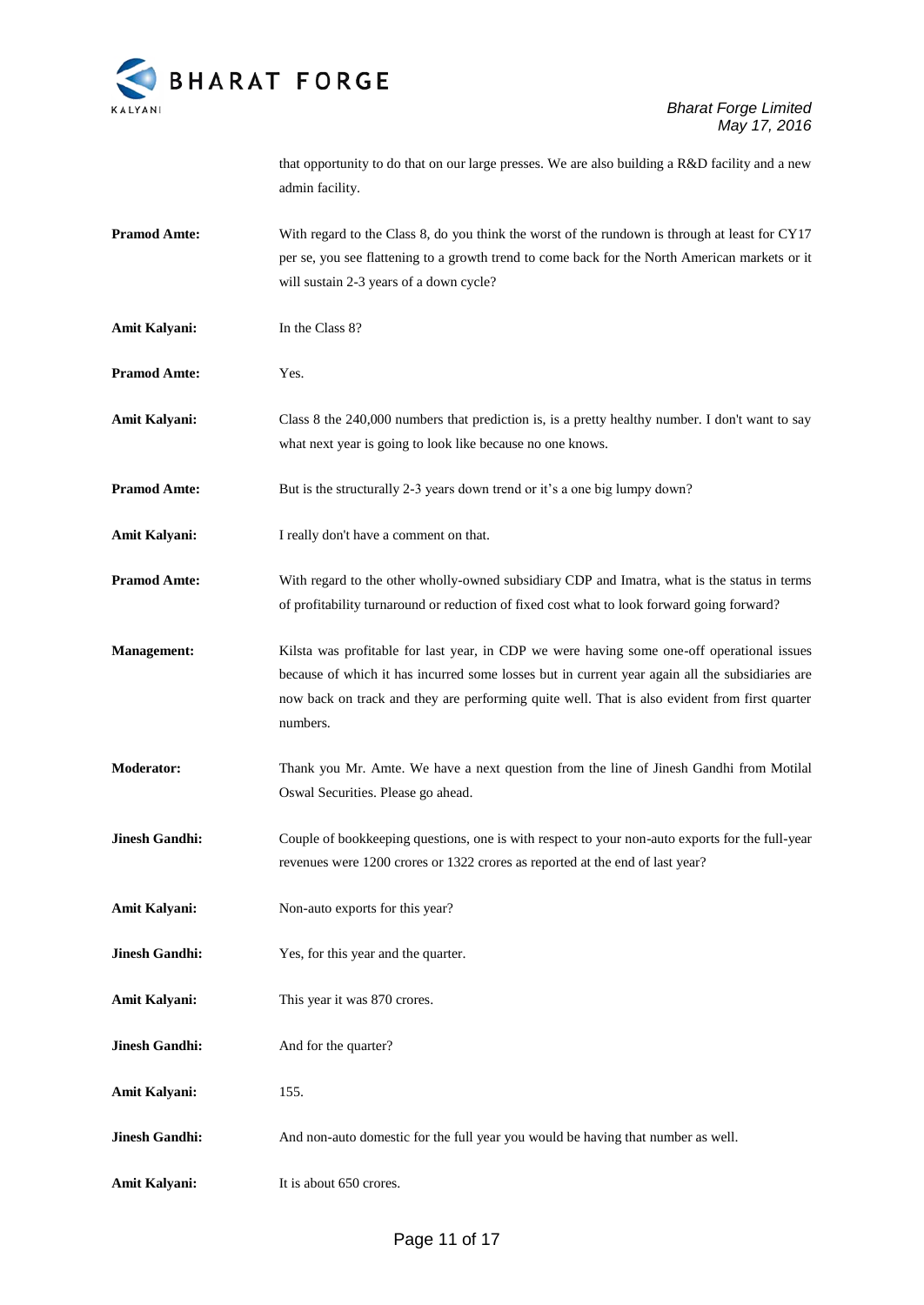

| <b>Jinesh Gandhi:</b> | Secondly you mentioned there has been impact of commodity price deflation in our ASP<br>decline. So of roughly 7% decline how much can be attributed to commodity price deflation?                                                                                                                        |
|-----------------------|-----------------------------------------------------------------------------------------------------------------------------------------------------------------------------------------------------------------------------------------------------------------------------------------------------------|
| <b>Management:</b>    | I don't have that calculation. It will be roughly about Rs.6000 a ton.                                                                                                                                                                                                                                    |
| <b>Jinesh Gandhi:</b> | Effectively when we look at our domestic M&HCV revenue growth which we have indicated<br>in the quarter, Q-o-Q of about 14% odd when we compare it with industry production growth<br>of about 20% to 23%, is there any element of market share loss as well or its totally<br>commodity price deflation? |
| Amit Kalyani:         | I think it's largely commodity.                                                                                                                                                                                                                                                                           |
| <b>Jinesh Gandhi:</b> | Last question pertains to machining mix; you indicated that there is also impact of                                                                                                                                                                                                                       |
| <b>Amit Kalyani:</b>  | That's because our oil and gas business is all machine. We have 100% machine business which<br>is now come down and value very substantially.                                                                                                                                                             |
| <b>Jinesh Gandhi:</b> | What could be machining mix now FY16 and fourth quarter, any indication on that?                                                                                                                                                                                                                          |
| Amit Kalyani:         | About 50%-51%.                                                                                                                                                                                                                                                                                            |
| <b>Jinesh Gandhi:</b> | So that is not materially lower than what it was in previous quarters.                                                                                                                                                                                                                                    |
| <b>Amit Kalyani:</b>  | 2% lower that's about it.                                                                                                                                                                                                                                                                                 |
| <b>Jinesh Gandhi:</b> | Can you throw some light on how ALSTOM JV has performed? If I look at our project<br>business revenue of 86 crores on consol basis, would that be largely pertaining to ALSTOM<br>JV or there is something?                                                                                               |
| Amit Kalyani:         | Yes that's all ALSTOM JV, it's nothing else.                                                                                                                                                                                                                                                              |
| <b>Jinesh Gandhi:</b> | So ALSTOM JV would have earned about.                                                                                                                                                                                                                                                                     |
| <b>Amit Kalyani:</b>  | Is doing okay, we have an order book. Plant is operational, producing a quality product and<br>they started erection and commissioning of their first turbine oil.                                                                                                                                        |
| <b>Jinesh Gandhi:</b> | Next year FY 17 we should be targeting what 2 to 3 dispatches of turbines?                                                                                                                                                                                                                                |
| Amit Kalyani:         | Minimum two next year. We are ready but the state governments and the sites are not always<br>ready.                                                                                                                                                                                                      |
| <b>Moderator:</b>     | Thank you Mr. Gandhi. We have a next question from the line of Kapil Singh from Nomura<br>Securities. Please go ahead.                                                                                                                                                                                    |
| <b>Kapil Singh:</b>   | What was the currency realization in fourth quarter and how does it compare to third quarter?                                                                                                                                                                                                             |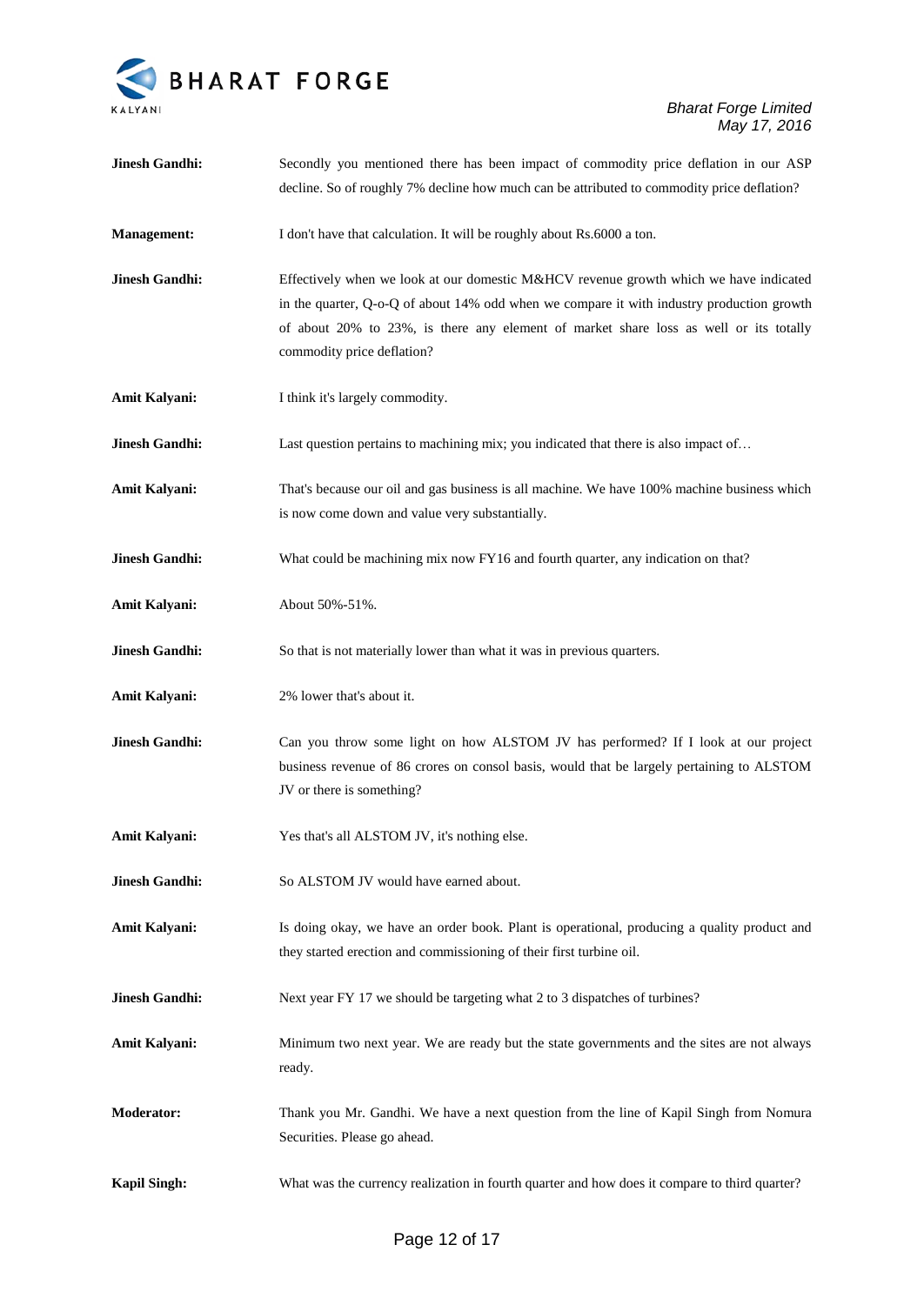

| Amit Kalyani:        | It is almost the same as last quarter, 68.50.                                                                                                                                                                                       |
|----------------------|-------------------------------------------------------------------------------------------------------------------------------------------------------------------------------------------------------------------------------------|
| <b>Kapil Singh:</b>  | This number that we have reported for overseas subsidiaries 33.2 billion, this includes Bharat<br>Forge International as well?                                                                                                      |
| <b>Amit Kalyani:</b> | Yes.                                                                                                                                                                                                                                |
| <b>Kapil Singh:</b>  | How much is the contribution from that?                                                                                                                                                                                             |
| <b>Management:</b>   | In terms of sales it's about 900 crores.                                                                                                                                                                                            |
| <b>Kapil Singh:</b>  | And in terms of EBITDA?                                                                                                                                                                                                             |
| <b>Management:</b>   | EBITDA since it's a trading company the EBITDA margins are absolutely on a very low level.                                                                                                                                          |
| <b>Kapil Singh:</b>  | Now that we are moving to IndAS what kind of changes should we expect for next year,<br>anything in particular that we should watch out for?                                                                                        |
| Amit Kalyani:        | It's only a small one, the liability which we show as a contingent liability that will come on<br>balance sheet as short-term debt but which is self-liquidating. Apart from that we don't expect<br>any major change due to IndAS. |
| <b>Moderator:</b>    | Thank you Mr. Singh. We have a next question from the line of Nitij Mangal from CLSA.<br>Please go ahead.                                                                                                                           |
| Nitij Mangal:        | Are you seeing any pricing pressures from your overseas non-auto customers or North<br>American truck customers?                                                                                                                    |
| <b>Amit Kalyani:</b> | No, not particularly. More than pricing pressure we are not seeing any demand.                                                                                                                                                      |
| Nitij Mangal:        | There isn't necessarily a case that these end customers are trying to squeeze suppliers to<br>maintain the profitability given that they are also going through a severe downturn.                                                  |
| <b>Amit Kalyani:</b> | There is always a case that is there but it is not any different than what is normally there.                                                                                                                                       |
| Nitij Mangal:        | In the notes to the accounts there was some reference to an auditor comment on the ALSTOM<br>JV, can you please elaborate on that?                                                                                                  |
| Amit Kalyani:        | That is about our Mundra land, is that what you are talking about?                                                                                                                                                                  |
| Nitij Mangal:        | Where you have already decided to move away from that                                                                                                                                                                               |
| <b>Amit Kalyani:</b> | We have started building our plant in Mundra and then that environmental action group; they<br>put a stop on all the construction and activities there. So we have to abandon that and set up                                       |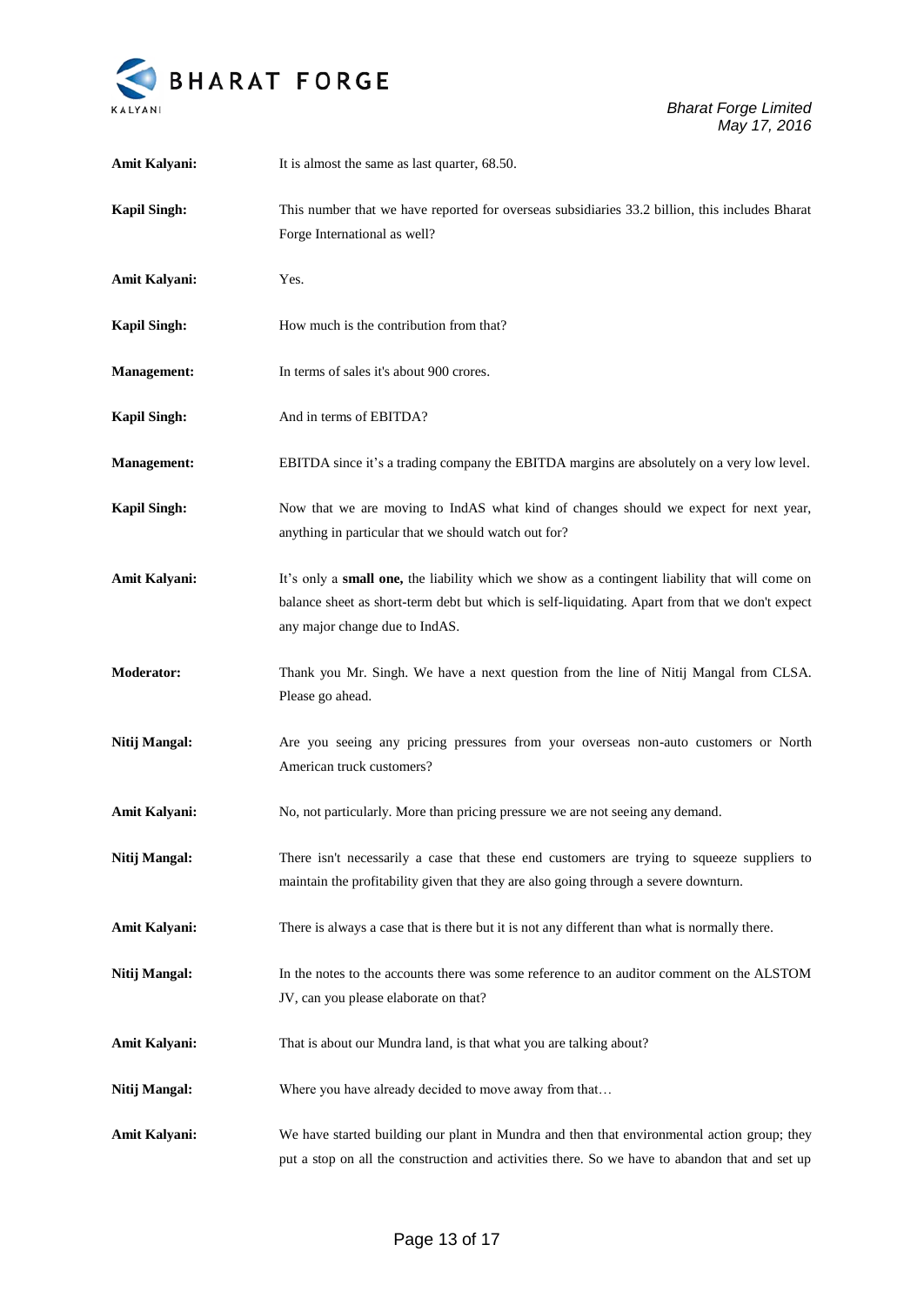

our plant in Sanand. But we have now got all the clearances for Mundra but obviously we don't need to build two plants.

- **Moderator:** Thank you Mr. Mangal. We have a next question from the line of Hitesh Goel from Kotak Securities. Please go ahead.
- **Hitesh Goel:** Just want to get a sense what is the quarterly run rate for export passenger vehicles right now for this quarter?
- Amit Kalyani: I am sorry I can't share that right now.
- **Hitesh Goel:** Are we on track to achieve that 100 million revenue target from export passenger vehicle by FY18?
- **Amit Kalyani:** Yes absolutely.
- **Hitesh Goel:** On aviation you said maximum ramp-up will happen only from next year, so do you mean that…
- **Amit Kalyani:** FY18.
- **Hitesh Goel:** So in FY17 we should not budget any major increase from aviation?
- **Amit Kalyani:** Increase but few million going to high single-digit million or low double-digit million, not 50 60 million.
- **Hitesh Goel:** So how should we see that \$100 million revenue from aviation in FY20, 18-19-20 will be like 20-40, you gave these figures actually?
- Amit Kalyani: I am not going to get into that. All I will say is that it is like a hockey stick once you get into the business to develop 5-6 products, they get tested and validated then it starts ramping up very aggressively because there is a phase in and phase out.
- **Hitesh Goel:** Can you give me the number for export passenger vehicle for FY16, whole year revenue?
- **Amit Kalyani:** About 200 crores, double of previous year.
- **Hitesh Goel:** And we are not expecting this to double in FY17?
- Amit Kalyani: Not double but we expect it to grow reasonably.
- **Moderator:** Thank you Mr. Goel. We have a next question from the line of Nitin Gandhi from KIFS Trade Capital. Please go ahead.
- **Nitin Gandhi:** I just would like to have R&D number of patents filed and what's the status currently?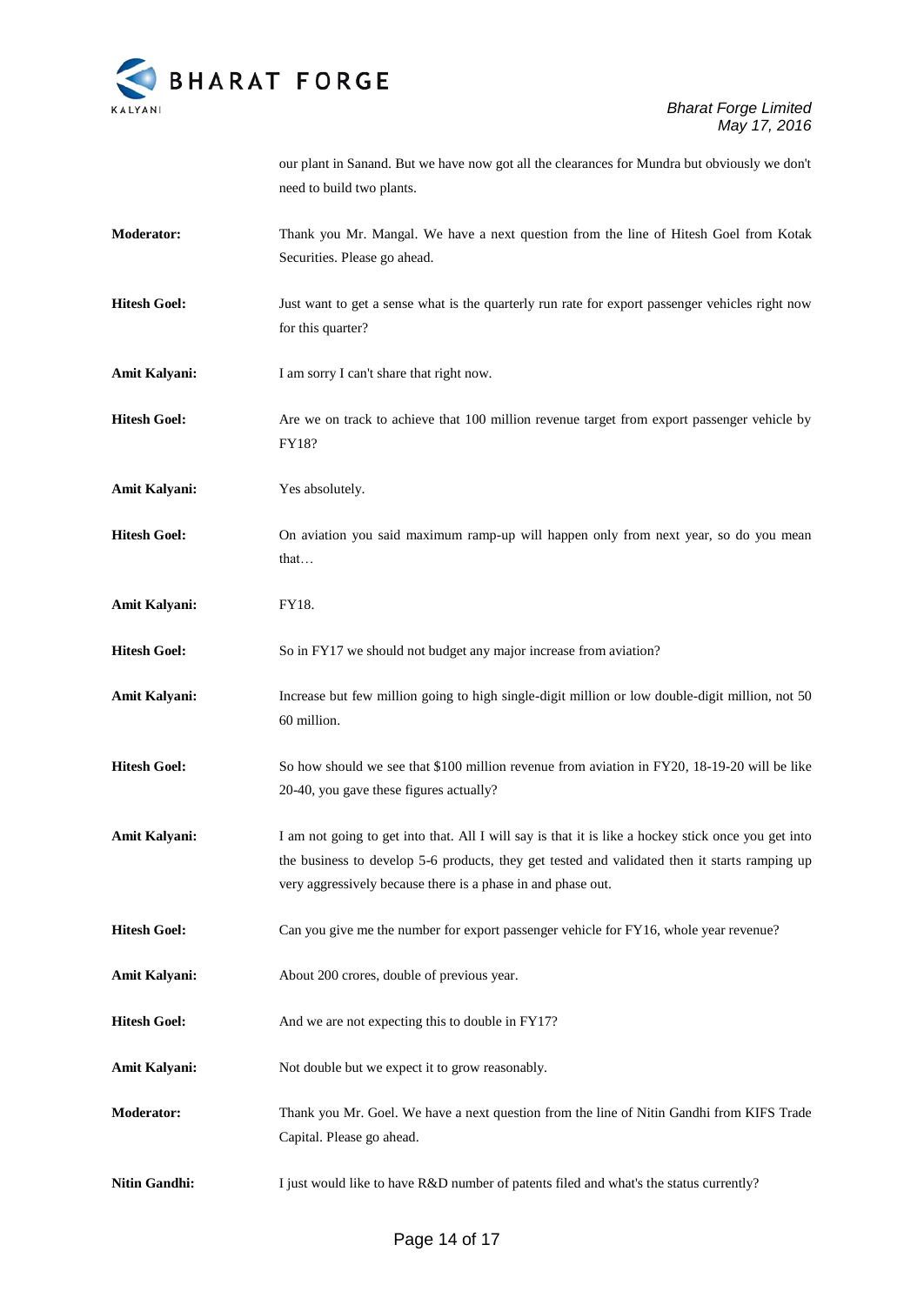

| Amit Kalyani:         | We filed over a dozen patents this year.                                                                                                                                                                                                                                                |
|-----------------------|-----------------------------------------------------------------------------------------------------------------------------------------------------------------------------------------------------------------------------------------------------------------------------------------|
| <b>Nitin Gandhi:</b>  | They were 16 as per last con call.                                                                                                                                                                                                                                                      |
| Amit Kalyani:         | That's what I'm saying, it's over a dozen, I don't have any exact number with me right now.                                                                                                                                                                                             |
| <b>Nitin Gandhi:</b>  | There were some other sectors which were thrown open that digital manufacturing, 3D.                                                                                                                                                                                                    |
| Amit Kalyani:         | Yes so we are doing 3D printing already, we are making both prototypes as well as serial<br>production parts in 3D.                                                                                                                                                                     |
| <b>Nitin Gandhi:</b>  | Can you guide some volume like you were saying for other three major sectors                                                                                                                                                                                                            |
| Amit Kalyani:         | Our 3D manufacturing is right now only for doing development. We are doing prototypes and<br>development for both ourselves for learning and for our customers.                                                                                                                         |
| <b>Nitin Gandhi:</b>  | Can you share something on artillery and transmission?                                                                                                                                                                                                                                  |
| <b>Amit Kalyani:</b>  | We are doing a lot of work on transmission, we have developed four new products and those<br>products are already being offered to customers. We should get order for that this year itself.                                                                                            |
| <b>Nitin Gandhi:</b>  | And artillery?                                                                                                                                                                                                                                                                          |
| Amit Kalyani:         | Our gun program which is in Kalyani Strategic Systems Limited has been fielded, it's being<br>tested and we are hopeful that this year we should get an order of for that.                                                                                                              |
| <b>Nitin Gandhi:</b>  | Something on the HAL import substitution.                                                                                                                                                                                                                                               |
| Amit Kalyani:         | We are doing a lot of work on HAL import substitution. In fact, we expect almost half of our<br>revenue come from indigenous aerospace business and about half from export.                                                                                                             |
| <b>Nitin Gandhi:</b>  | Any color or any comment which you'd like standalone 7000 crores.                                                                                                                                                                                                                       |
| <b>Amit Kalyani:</b>  | I don't want to comment on that today.                                                                                                                                                                                                                                                  |
| <b>Moderator:</b>     | Thank you Mr. Gandhi. We have a next question from the line of Bharat Ginani from<br>Sharekhan. Please go ahead.                                                                                                                                                                        |
| <b>Bharat Ginani:</b> | I was just reading your press release, the FY17 comment given out there is kind of expect the<br>top line to be in line, so are we seeing that FY17 as a whole standalone revenues would-be<br>flattish kind of a thing?                                                                |
| Amit Kalyani:         | Based on what we are seeing right now is going to be flattish. But hopefully we should have<br>some amount of tail winds and some amount of success with some new things we should still<br>do a little better. But based on external environment right now that is what we are saying. |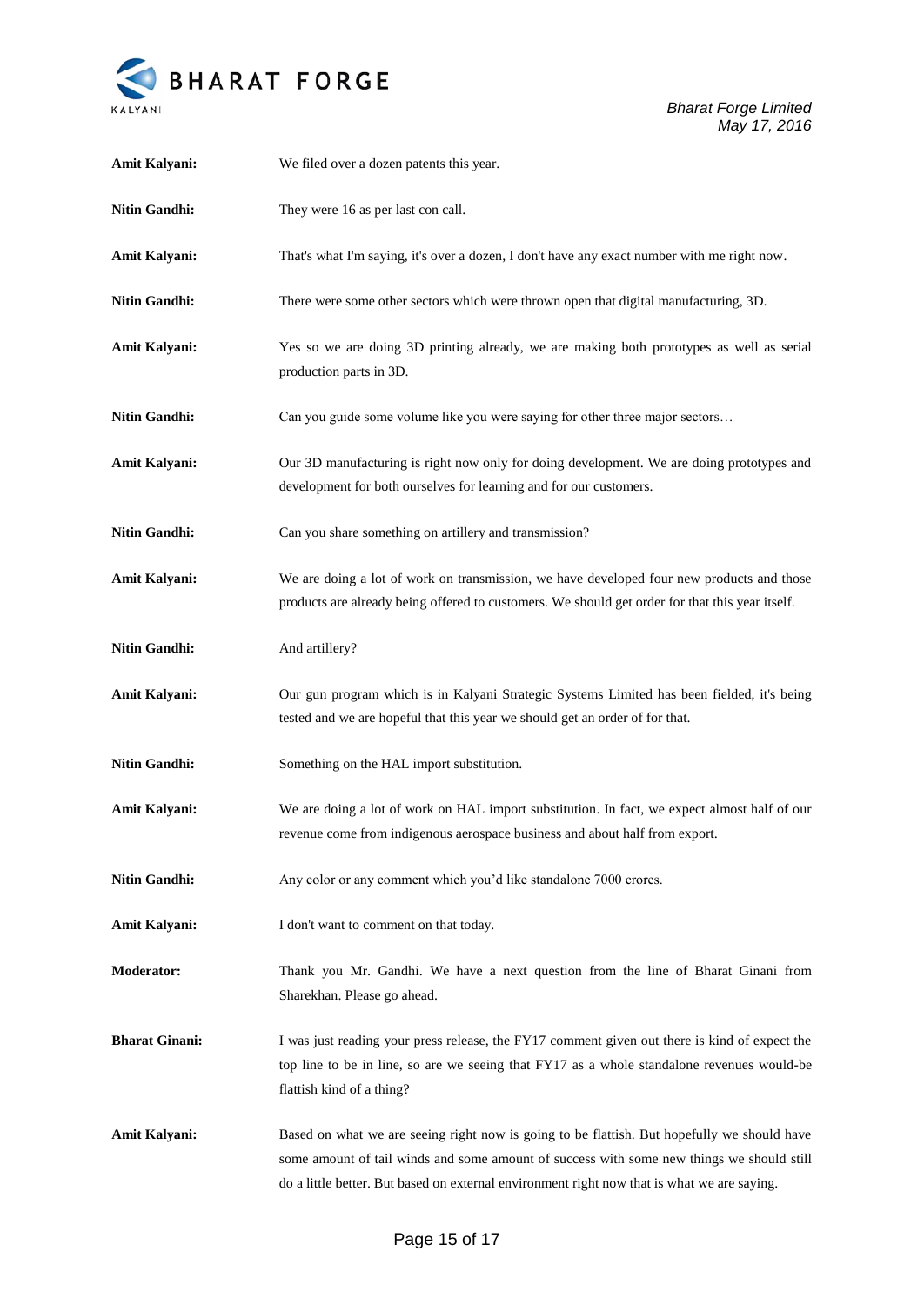

| <b>Bharat Ginani:</b> | But FY17 probably could see some kind of growth in realization given the rebound in the steel     |
|-----------------------|---------------------------------------------------------------------------------------------------|
|                       | prices and hopefully it should be better than FY16?                                               |
| Amit Kalyani:         | The steel prices are a pass through so that won't make any difference.                            |
| <b>Moderator:</b>     | Thank you Mr. Ginani. We have a next question from the line of Sandeep Baid from Quest            |
|                       | Investment Advisors. Please go ahead.                                                             |
| <b>Sandeep Baid:</b>  | We just discussed FY17 and it's mentioned in your press release as well. In your initial          |
|                       | comments you mentioned that a robust growth should come back in FY18-19. So does that             |
|                       | mean that '17-18 will also be a slow year in terms of growth?                                     |
| Amit Kalyani:         | In '17-18 we will start to grow again definitely. Hopefully we should have good growth in '17-    |
|                       | 18 because a lot of the new initiatives will start taking off in '17-18 and then '18-19 should be |
|                       | even better growth.                                                                               |
| <b>Sandeep Baid:</b>  | With regard to your overseas subsidiaries where you did 7.7% EBITDA margin in the January         |
|                       | to March quarter, if you can guide us for the full-year performance?                              |
| <b>Management:</b>    | It should be on the similar lines.                                                                |
| <b>Sandeep Baid:</b>  | You have mentioned that you have not lost in the market share as far as domestic M&HCV            |
|                       | goes?                                                                                             |
| Amit Kalyani:         | I don't think anything significant. In fact we have got new orders which over the next new        |
|                       | quarters will increase our market share that is actually where we will get some of the increase   |
|                       | in revenue.                                                                                       |
| <b>Moderator:</b>     | Thank you Mr. Baid. We have a next question from the line of Kunal Bhatia from Dalal $\&$         |
|                       | Broacha. Please go ahead.                                                                         |
| <b>Kunal Bhatia:</b>  | You mentioned our export revenues in terms of passenger was 200 crores, how much was it for       |
|                       | the trucks?                                                                                       |
| Amit Kalyani:         | About 1400 crores.                                                                                |
| <b>Kunal Bhatia:</b>  | Vis-à-vis the last year figure was how much if you can give?                                      |
| Amit Kalyani:         | About 1300.                                                                                       |
| <b>Moderator:</b>     | Thank you Mr. Bhatia. We have a next question from the line of Chinmay Gandre from Future         |
|                       | Generally. Please go ahead.                                                                       |